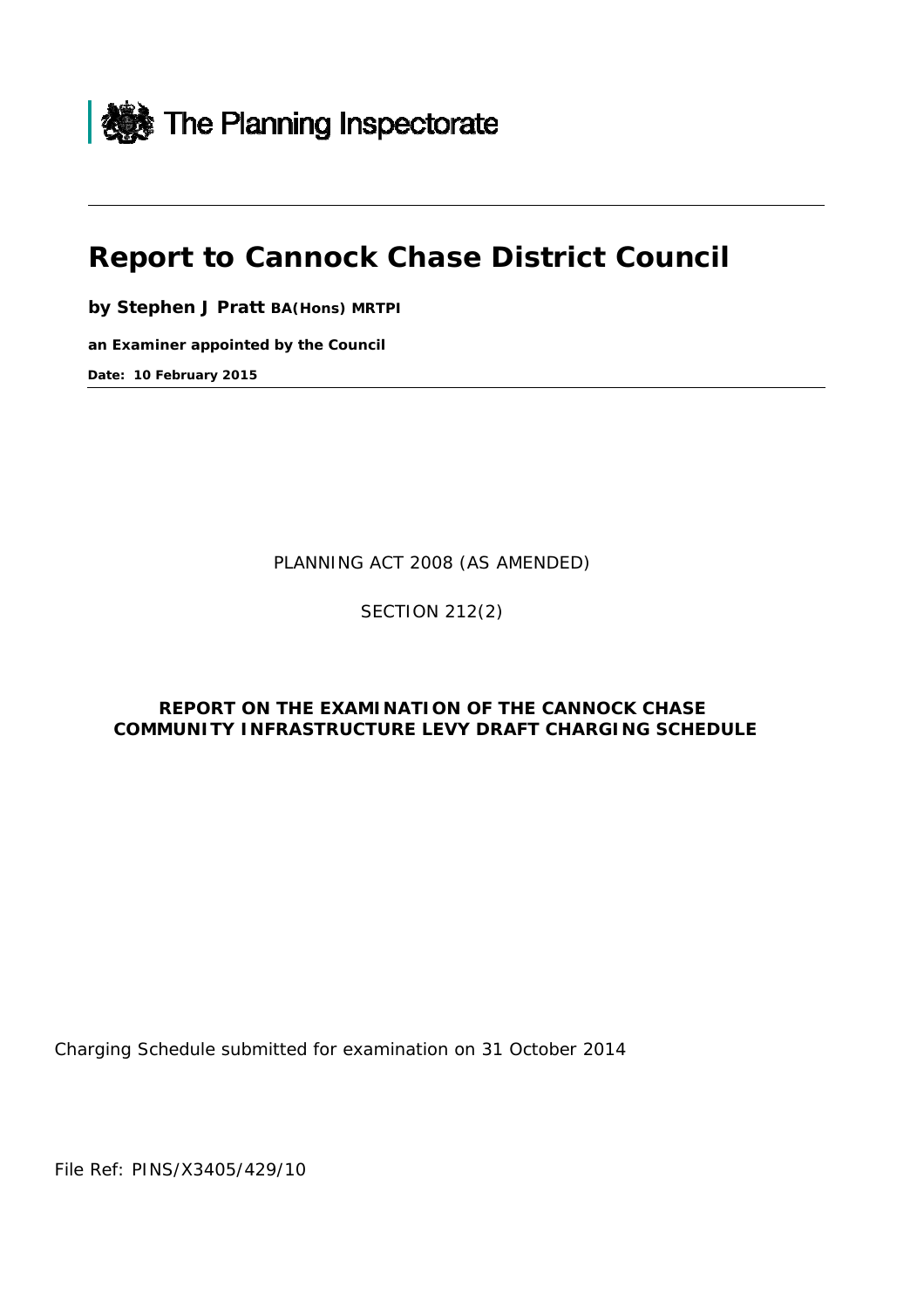# **Non-Technical Summary**

This report concludes that the Cannock Chase Community Infrastructure Levy Draft Charging Schedule provides an appropriate basis for the collection of the levy in the district. The Council has sufficient evidence to support the schedule and can show that the levy is set at a level that will not put the overall development of the area at risk.

I have recommended that the Draft Charging Schedule be approved in its published form, without any changes.

# **Introduction**

- 1. This report contains my assessment of the Cannock Chase Community Infrastructure Levy (CIL) Draft Charging Schedule in terms of Section 212 of the Planning Act 2008. It considers whether the schedule is compliant in legal terms and whether it is economically viable, as well as being reasonable, realistic and consistent with national guidance<sup>[1](#page-1-0)</sup>.
- 2. To comply with the relevant legislation, the local charging authority has to submit a charging schedule which sets an appropriate balance between helping to fund necessary new infrastructure and the potential effects on the economic viability of development across the district. The basis for the examination, which took place by written representations procedure, is the submitted schedule of August 2014, which is the same as the document published for public consultation in August -September 2014.
- 3. The Council proposes a two-part schedule of charging rates, setting a rate of £40 per square metre (psm) for residential developments and £60psm for foodstores over 280 sq m and out-of-centre retail park developments, with no charge for specialist retirement housing, other types of retail development and all other uses.

# **Main issues**

j

#### **Issue 1: Is the draft charging schedule supported by background documents containing relevant appropriate available evidence***?*

#### *Infrastructure planning evidence*

4. The Cannock Chase Local Plan (Part 1) was adopted in June [2](#page-1-1)014<sup>2</sup>. This sets out the main elements of growth that will need to be supported by further infrastructure. The overall impact of the requirements of the Local Plan policies on development viability was tested at the Local Plan examination and the Plan was found sound<sup>[3](#page-1-2)</sup>. A key policy in the adopted Local Plan (Policy CP2) references the Infrastructure Delivery Plan  $(IDP)^4$  $(IDP)^4$  as evidence on infrastructure, and identifies CIL and S106 Obligations as funding sources, informed by viability assessment.

<span id="page-1-0"></span><sup>&</sup>lt;sup>1</sup> Planning Practice Guidance – Community Infrastructure Levy (ID: 25) [DCLG; June 2014]

<span id="page-1-1"></span><sup>&</sup>lt;sup>2</sup> Examination Document: PS2.1

<span id="page-1-2"></span><sup>&</sup>lt;sup>3</sup> Examination Document: PS2.2 (Inspector's Report)

<span id="page-1-3"></span><sup>4</sup> Examination Document: CD3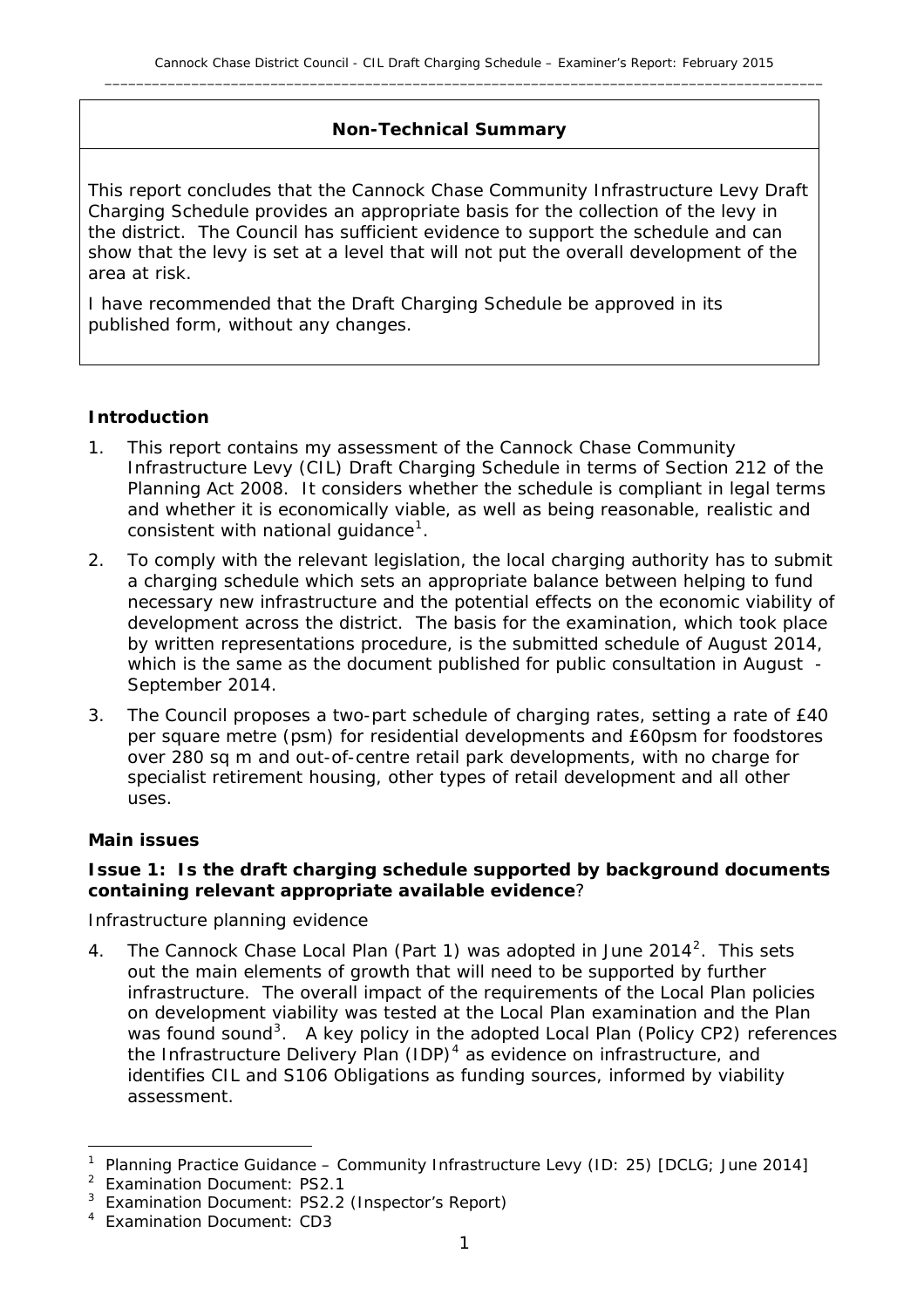- 5. The Infrastructure Delivery Plan (May 2014) (IDP) identifies critical and priority items of infrastructure required to support development in the Local Plan, along with committed or likely funding sources. Most schemes are fully costed, with funding sources identified. However, it identifies certain projects which will significantly exceed the CIL funds likely to be received up to 2028, including transport infrastructure (£5 million), indoor and outdoor formal sport and recreation provision (£4 million), school buildings, community, cultural and heritage assets, flood prevention work at Rugeley town centre (£1.5 million) and mitigation of visitor impact on Cannock Chase SAC (£2 million, split between the five partnership local planning authorities). Many of these projects will be funded through other public or private funding schemes, including S106 contributions and other developer funding from specific development schemes, as well as contributions from the public sector, both locally and nationally.
- 6. The CIL is expected to generate about £3.7 million from new residential schemes and £1.5 million from relevant new retail development. Limited CIL income from new residential developments is anticipated, since over 4,000 of the proposed 5,300 new houses to be delivered through the Local Plan are either completed or otherwise committed, including four major sites that are the key to the delivery of the strategy. S106 receipts over the last six years have generated under £2 million, whilst committed S106 funding between 2014-2024 is likely to be nearer £8 million. Combined total funding anticipated through CIL & S106 Obligations to the end of the plan period is anticipated to be around £15.7 million. The figures for infrastructure requirements set out in the IDP clearly indicate a need for CIL, which would make a significant contribution towards meeting the likely funding gap.
- 7. Some parties suggest that other items of infrastructure should be funded by the CIL, including policing and community safety. The Planning Act 2008 and associated Regulations<sup>[5](#page-2-0)</sup> confirm that the levy can be used to fund a wide range of infrastructure, including works, installations and other facilities, along with maintenance and operational activities. Although the provision of physical infrastructure, such as police stations and other buildings, could be funded through the levy (as referred to in the IDP), no specific buildings or other strategic infrastructure needs for policing and community safety are currently identified. However, the Council confirms that it intends to update the Regulation 123 list (Appendix 1) if further specific schemes are identified.
- 8. Consequently, in the light of the information and evidence provided, the proposed CIL charge would make a significant contribution towards funding the infrastructure required to implement the adopted Local Plan, and the figures clearly show the need to levy the proposed CIL. The DCS is also clearly supported by background documents containing relevant appropriate available evidence.

# *Economic viability evidence*

9. The Council commissioned two reports assessing the Economic Viability of Future Housing Development of Affordable Housing<sup>[6](#page-2-1)</sup> (September 2013, with a July 2014 update), along with a CIL Viability Assessment for Non-Residential Development  $(September 2013)<sup>7</sup>$  $(September 2013)<sup>7</sup>$  $(September 2013)<sup>7</sup>$ .

<span id="page-2-0"></span>j 5 Planning Act 2008 (S.216) and associated Regulations (SI: 2010/948)

<span id="page-2-1"></span><sup>6</sup> Examination Document: CD7/CD9

<span id="page-2-2"></span><sup>&</sup>lt;sup>7</sup> Examination Document: CD8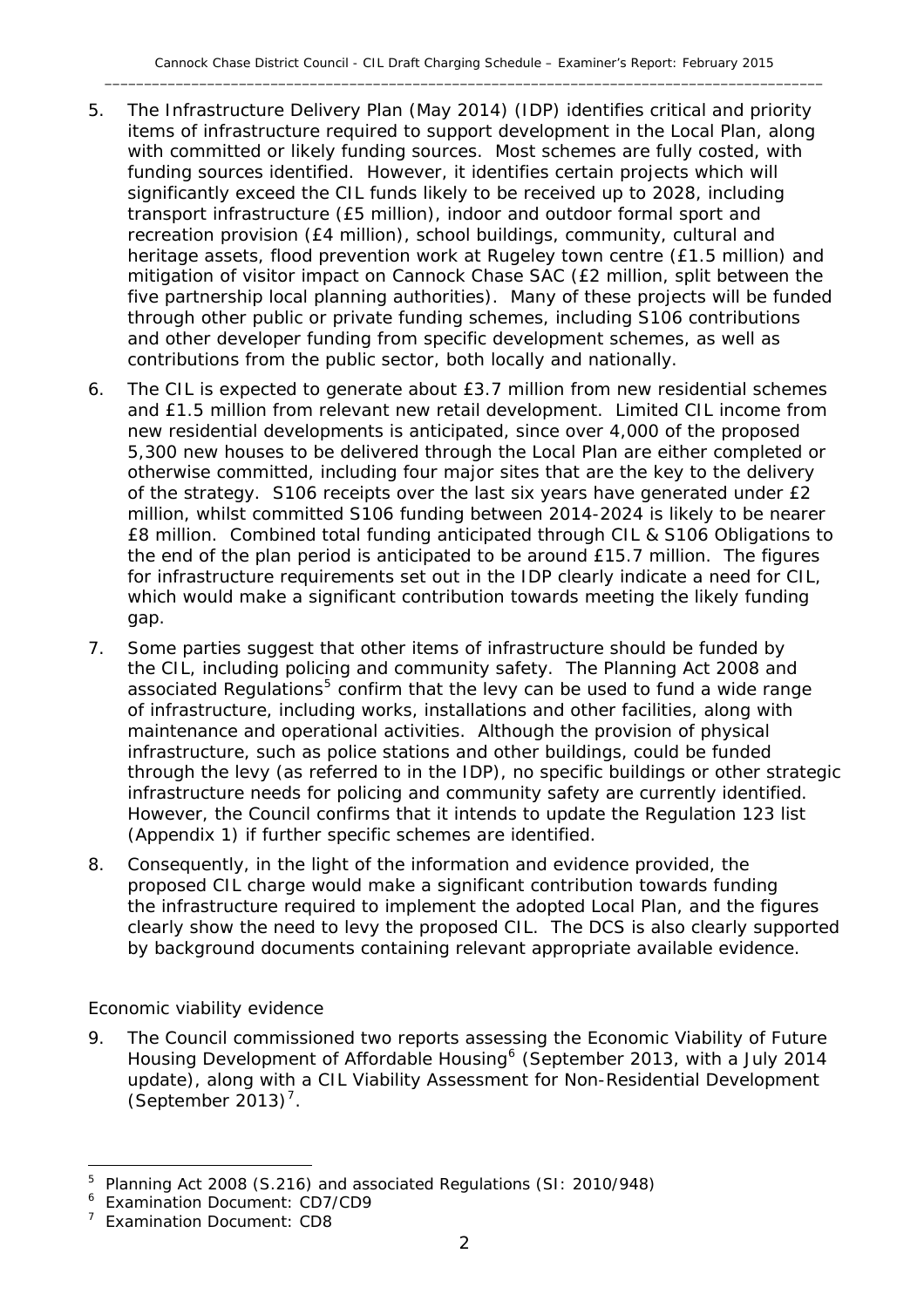- 10. For residential schemes, the reports conclude that a charging rate of £40psm would allow an adequate buffer for site-specific factors, but consider that there may be site-specific viability issues relating to the provision of affordable housing in Supported Housing schemes for the elderly. The updated report also confirms that a charging rate of £40psm and a 20% affordable housing requirement for residential schemes remains viable and appropriate. Local Plan Policy CP7, which includes the target of 20% affordable housing, was found sound at the Local Plan examination; this policy recognises the need for this target to be reviewed when evidence of changes in market conditions indicate that it is necessary, as detailed in a subsequent Supplementary Planning Document.
- 11. These reports use an area-based approach, involving broad tests of viability across the area, developing notional schemes, using the residual land value methodology and adopting value points in the property market, with model scenarios including various dwelling sizes and types. This covers a wide range of scenarios, which allow an adequate buffer for variations in site-specific factors, as well as reflecting the need to provide separate contributions (£450/dwelling) towards the mitigation of visitor impacts on the Cannock Chase SAC. This is generally consistent with the advice in the Planning Practice Guidance<sup>[8](#page-3-0)</sup>.
- 12. The reports also conclude that there is limited or no viability for most forms of non-residential development to afford a CIL charge, apart from supermarkets and retail warehouses; a £60psm charging rate is recommended for these uses. The assessment examines a range of uses, including offices, industrial/ warehousing, retail, hotels, leisure and community uses, along with residential care/nursing homes. It covers site values, market conditions, rents, yields and development inputs, with sensitivity testing. This clearly demonstrates that, apart from supermarkets and out-of-centre retail schemes, other non-residential uses would be unlikely to be viable with a CIL contribution.
- 13. Consequently, the DCS is supported by detailed evidence of the infrastructure required to implement the adopted Local Plan, along with detailed evidence of economic viability of various forms of development. This evidence has been used to inform and justify the proposed draft charging schedule, and is appropriate, relevant, robust and proportionate.

#### **Issue 2: Are the proposed charging rates informed by and consistent with the evidence on economic viability across the charging authority's area?**

#### *CIL rate for residential development*

j

- 14. For residential developments, the DCS applies a standard £40psm levy to all market housing schemes, amounting to an indicative charge of £3,400 for an average dwelling of 85 sq m. Specialist retirement housing schemes are exempt from the levy. The Council envisages that, taking account of existing completions and commitments, fewer than 1,000 new houses will be subject to the levy in the period up to 2028.
- 15. Some parties are concerned about the detailed figures and assumptions used in the economic viability reports, particularly in terms of the values of greenfield sites, the assumptions about competitive returns to landowners and the infrastructure costs for individual developments.

<span id="page-3-0"></span><sup>&</sup>lt;sup>8</sup> Planning Practice Guidance – Community Infrastructure Levy [ID:25] (DCLG: June 2014)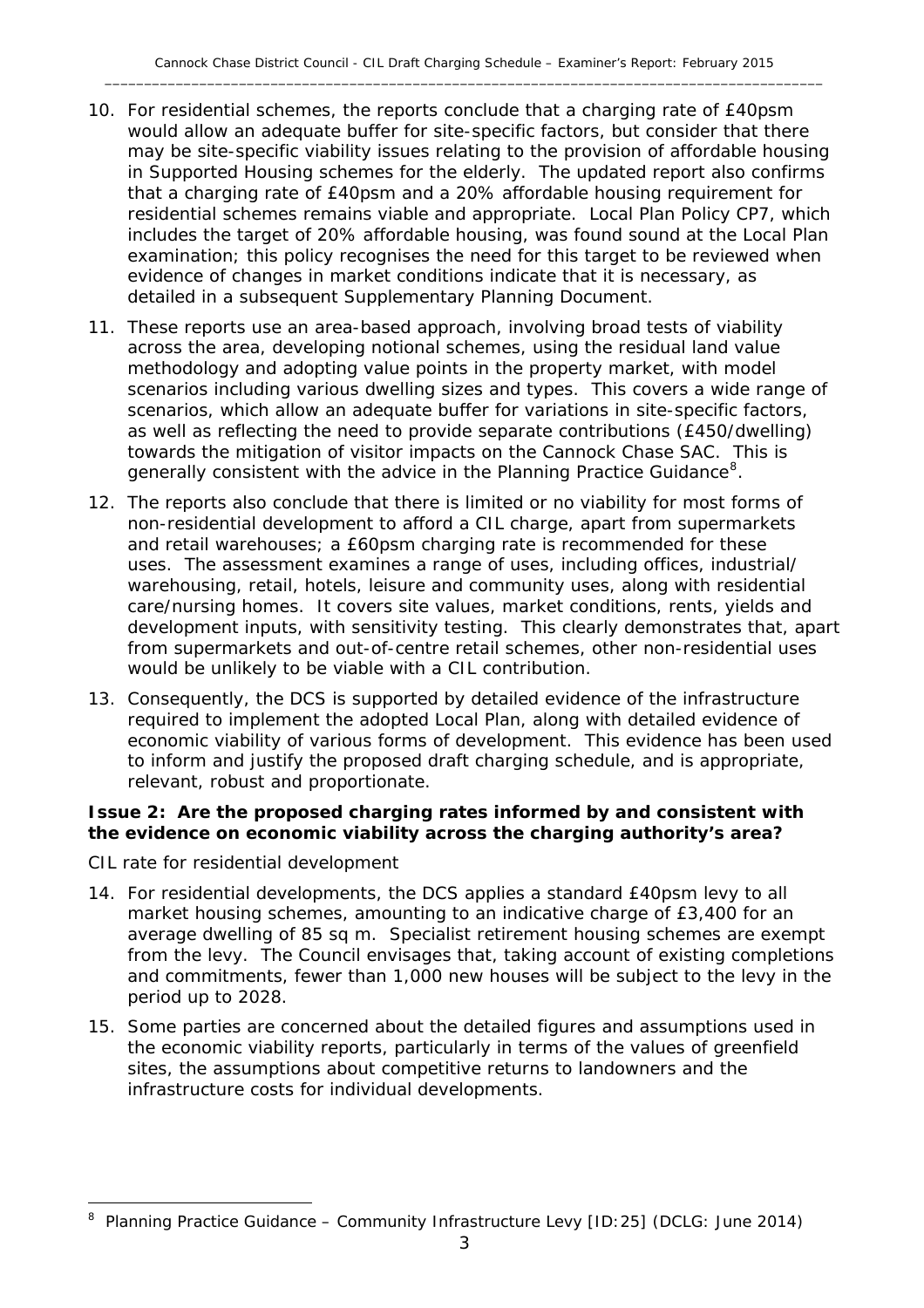- 16. However, the key measure arising from the viability assessment is whether the net residual development land value exceeds the relevant benchmark value by an adequate margin, assuming an adequate commercial return to the developer and a sufficiently attractive return to the landowner to bring the land forward for development. The approach using an enhanced value basis, referring to a consistent method of benchmarking minimum value as a threshold against which residual land value can be compared, is seen to be an equitable approach when determining overall viability. This approach recognises the existing use value of agricultural land or greenfield sites, as well as the costs of bringing forward the land for development, with an element of profit, as recognised in recent reports<sup>[9](#page-4-0)</sup>.
- 17. The Council has produced detailed evidence responding to the specific concerns of the Church Commissioners<sup>[10](#page-4-1)</sup>. This shows the clear contrast between recent experience with the level of planning obligations achieved for small housing schemes (typically fewer than 50 units) and those associated with larger schemes of 100+ units. During 2008-2013, small schemes could often support S106 contributions of c.£2,000/unit, while larger schemes could support £5,000/unit (in one case over £7,000/unit). At present, all of the Church Commissioners land (c.250ha) is in the Green Belt (including that at Bleak House), and is not planned for development, either in the longer term (post-2028) or for safeguarding.
- 18. Much of the concern seems to relate to the assumptions about the value at which a landowner would be incentivised to release their land for development, but in assessing viability, it must be assumed that developers and landowners will require and should receive acceptable, typical market returns. The Church Commissioners seem to be using nationally-based figures, rather than those in this local area. However, use of a viability model, such as the Council has used, involving net residential development land values and relevant benchmark figures, ensures a consistent approach, while also ensuring an adequate commercial return to the developer and the landowner.
- 19. In any event, the draft DCS includes a commitment to offer relief for CIL where an exceptional additional development cost could render the scheme unviable, in line with national guidance<sup>[11](#page-4-2)</sup>; the DCS also allows for a phasing of CIL payments on large schemes, to assist with cash flow. Consequently, the DCS and the Council's reports and evidence acknowledge and address the specific concerns raised by the Church Commissioners.
- 20. The Council's consultants' appraisals include a small residual allowance (£500/dwelling), along with a further allowance of £2,000/dwelling for sitespecific infrastructure works not covered by CIL. These provide adequate "buffers" to ensure that the development remains viable with the proposed levy. It also allows for further contributions necessary to mitigate the impact of visitors on the Cannock Chase SAC. Any abnormal costs or site-specific S106 costs will be considered on a site-by-site basis. It is also worth noting that the recommended CIL level is well below the actual figures that the appraisals show would be viable in most cases. Both the CIL level and the 20% target for affordable housing provision is also low compared with other nearby areas and can be readily accommodated within this district. Consequently, I am satisfied that the values and assumptions used in the viability assessments are realistic, reasonable and robust.

j

<span id="page-4-0"></span><sup>9</sup> RICS and Local Housing Delivery Group (LHDG) guidance (2012)

<span id="page-4-1"></span><sup>10</sup> Examination Documents: CD15-CD16; PS3a.2

<span id="page-4-2"></span> $11$  Planning Practice Guidance – Community Infrastructure Levy [ID25-129-134-20140612]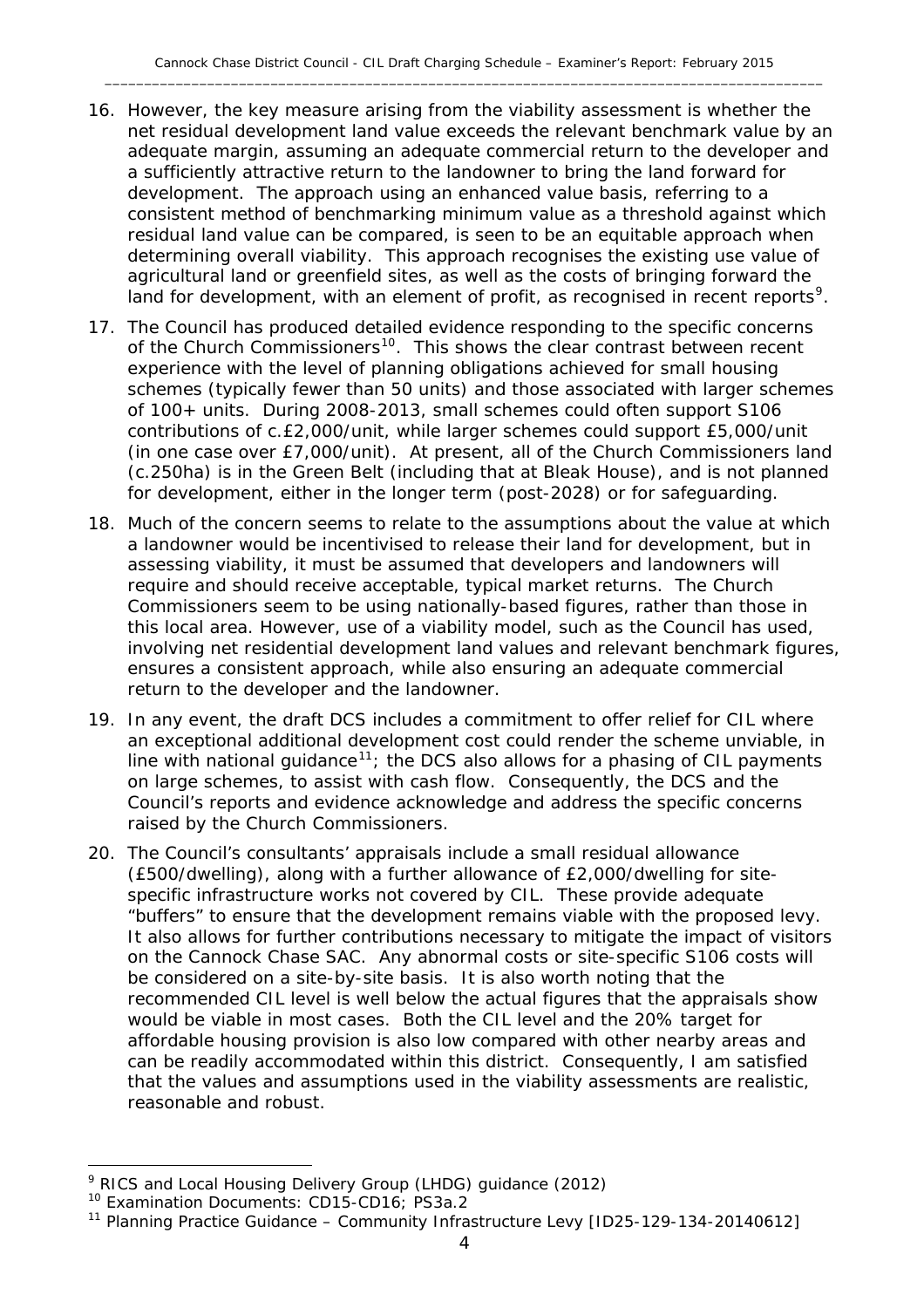21. The preliminary draft CIL Charging Schedule included specialist retirement accommodation (Class C3) within the levy, but following representations and an updated assessment of economic viability, the Council has decided to exclude such developments. These differ from general market housing in terms of their nature, design, sales and occupation; the rate of sale is generally slower than that for market housing; empty property costs are often higher; market catchments are more limited; developers often incur higher interest charges on land and building costs; and these schemes often include more communal space. Consequently, in this case, the Council has sound reasons based on robust evidence to justify exempting such schemes from the levy.

#### *CIL rate for retail development*

- 22. For retail developments, the DCS applies a standard £60psm for foodstores with a floorspace of more than 280 sq m and for out-of-centre retail developments. All other types of retail development are exempt from the levy. The Council does not anticipate any new retail development before 2017/18, but envisages an additional 25,000 sq m of net retail floorspace during the period up to 2028. The charges in the DCS are justified in the evidence on economic viability of non-residential uses, and are not challenged in the representations.
- 23. The proposed rates are somewhat lower than those proposed in some of the nearby local authority areas, but this reflects the fact that there are several stronger retail centres around Cannock Chase district (such as Walsall, Lichfield, Stafford and Stoke-on-Trent). Footfall within the district is also lower due to geographical constraints, with lower rents and investment yields. In view of the fragility of the local retail market, there is a material risk that imposing the levy might discourage new investment in additional comparison floorspace.

#### *Other developments and uses*

24. Some parties suggest that other developments and land uses, such as leisure, entertainment, food and drink establishments, warehouses and scrapyards, should be subject to the levy. However, the viability evidence confirms that such uses could not support such a levy and remain viable. Uses such as open storage and yards do not involve an increase in buildings or floorspace, and so would not fall within the remit of the levy. This is in line with CIL Regulations<sup>[12](#page-5-0)</sup>.

# *Conclusions*

 $\overline{a}$ 

25. Consequently, the DCS is supported by background documents containing relevant appropriate available evidence, which is supplemented by the Council's supplementary evidence<sup>[13](#page-5-1)</sup>. The proposed charges seem to strike an appropriate balance between helping to fund the infrastructure required to support the Local Plan policies and the potential effects on the viability of development across the **District** 

#### **Issue 3: Does the supporting evidence demonstrate that the proposed charging rates would not threaten the delivery of the relevant Plan as a whole or put the overall development for the area at serious risk?**

26. The Council's decision to set a charging rate of £40psm for residential schemes and £60psm for foodstores and out-of-centre retail developments is based on reasonable assumptions about development values and likely costs. The evidence suggests that residential and retail development will remain viable across most of

<span id="page-5-0"></span> $12$  Community Infrastructure Regulations (2010, as amended: Reg.  $6(2)$ )

<span id="page-5-1"></span><sup>&</sup>lt;sup>13</sup> Examination document: PS3a.1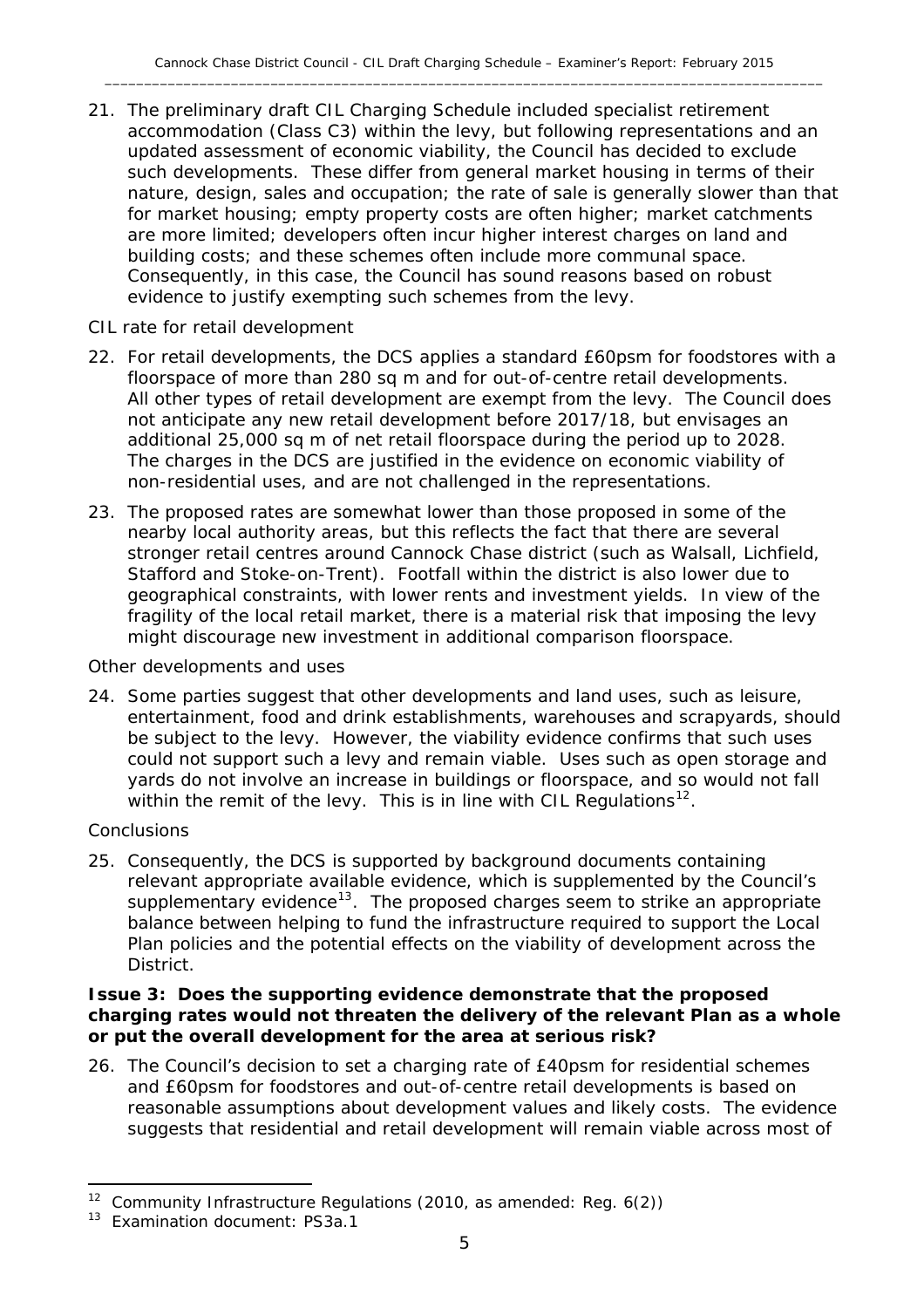the district if the charge is applied at the proposed levels. Only if development sales values are at the lowest end of the predicted spectrum would development in some parts of the district be at risk. The proposed DCS rates have been set at a level which seems to allow sufficient headroom, without being at the upper limit of viability, in line with national guidance.

- 27. The original reports (2013) were undertaken in an economic climate where additional contributions in the form of a CIL could discourage some forms of proposed development, and where it is important to maintain the economic viability of new residential and retail developments. The updated report (July 20[14](#page-6-0))<sup>14</sup> considers the somewhat improved economic climate since mid-2013. For residential developments, the value points, sales values and build costs have not altered significantly, and the proposed charging rates still allow an adequate buffer for site-specific factors. As the economy improves, the situation can be reviewed in 2016, as suggested, and at subsequent five-year intervals.
- 28. As referred to earlier (¶ 21), there is sufficient evidence to justify the exemption of specialist retirement housing development, as well as most forms of commercial development, apart from food retailing and out-of-centre retail parks, which is explained in the Council's detailed statements<sup>[15](#page-6-1)</sup>.
- 29. As the Council says, an appropriate balance has been struck between helping to fund the necessary infrastructure and the potential effects on economic viability. Consequently, the supporting evidence demonstrates that the proposed charging rates would neither threaten the delivery of the adopted Local Plan as a whole nor put the overall development strategy for the area at risk.

# **Issue 4: Is the Draft Charging Schedule deliverable and can its effectiveness and local economic impacts be adequately monitored and reviewed over time?**

- 30. Subject to regular monitoring and review, there is little to suggest that the DCS will not be deliverable over the period of the adopted Local Plan. The Council's consultants suggest a first review of effectiveness in 2016, and thereafter reviews could take place at subsequent five-year intervals. The performance of the CIL review is likely to be linked to a review of affordable housing policy delivery, including the percentage of affordable units required as part of new market housing developments. The Council also intends to review national and local economic impacts with reference to market signals as part of updating the Strategic Housing Market Assessment (SHMA).
- 31. Consequently, the DCS is deliverable over the Plan period and its effectiveness and local economic impacts will be adequately monitored and reviewed over time.

# **Other matters**

32. Some representors have commented on matters that are not within the scope of the examination. The Regulation 123 list of projects (Appendix 1) is essentially a matter for the Council, who intends to make some amendments to address concerns raised in the representations. The conservation of heritage assets, highlighted by English Heritage, is specifically covered in the IDP, with relevant schemes included in the Regulation 123 list; specific evidence is also readily available on the state of heritage assets. The IDP also covers community facilities, including theatres.

<span id="page-6-0"></span> $\overline{a}$ <sup>14</sup> Examination Document: CD9

<span id="page-6-1"></span><sup>&</sup>lt;sup>15</sup> Examination Document: PS3a.1